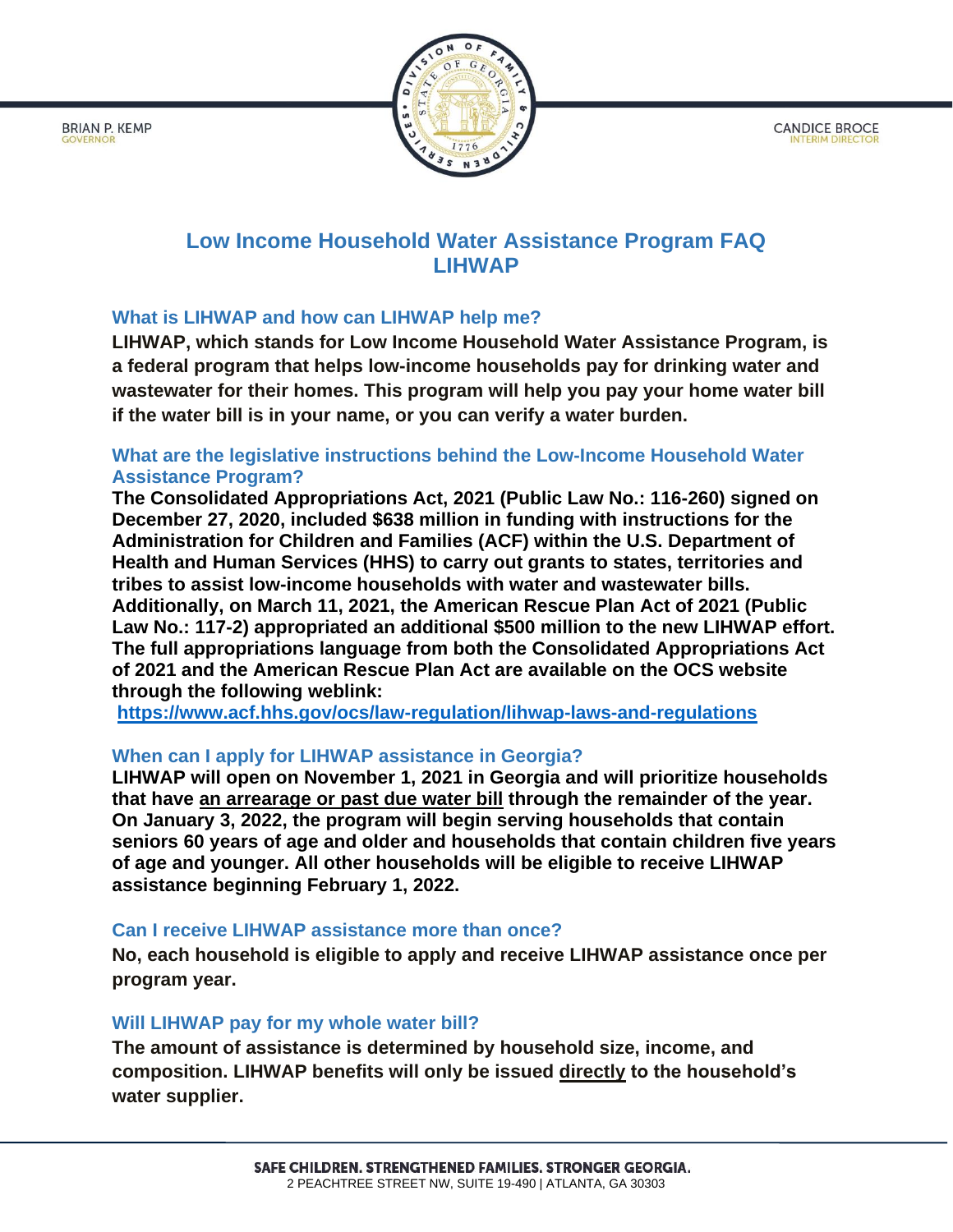**If you have an arrearage/past due amount for your water bill, the program will pay the entire arrearage/past due amount AND issue a \$300 or \$500 benefit depending on the household's income, toward your current water bill.** 

**If you do not have an arrearage/past due amount on your water bill, you can expect to receive either a \$300 or \$500 benefit depending on the household's income, toward your current water bill.** 

#### **Can I complete a water assistance application online?**

**No, you must contact the local Community Action Agency responsible for administering the program in your county to apply for benefits. To find out which Community Action Agency covers your area, please call 404-657-3426, email [LIHEAP-CSBG-LIHWAP@dhs.ga.gov](mailto:LIHEAP-CSBG-LIHWAP@dhs.ga.gov) or visit [http://www.georgiacaa.org](http://www.georgiacaa.org/)**

#### **What do I need to bring to the appointment?**

**You will need to check with your local Community Action Agency for the information needed for the intake process. Examples of information needed will include:**

- **picture identification,**
- **social security cards for each member in the household,**
- **proof of income for the past 30 days,**
- **current water bill, etc.**

#### **Can LIHWAP help with my energy bill?**

**No, LIHWAP assistance can only be used for drinking water or wastewater services bill payment. For assistance with your energy bill, please inquire with the Community Action Agency about the LIHEAP program.**

#### **How long will it take to get my benefits if I am eligible?**

**Community Action Agencies process LIHWAP benefits in the order received and processing times vary. You must continue to pay your bill until benefits have been issued to your household water supplier to avoid an interruption in services and/or additional fees.**

#### **What is the application process for LIHWAP assistance?**

**You will need to contact your local Community Action Agency to schedule an Intake Appointment to complete the application. If you are determined eligible to receive LIHWAP assistance, you will be informed of the amount of assistance that will be applied to your water bill. The LIHWAP benefit will be issued directly to the household water supplier.**